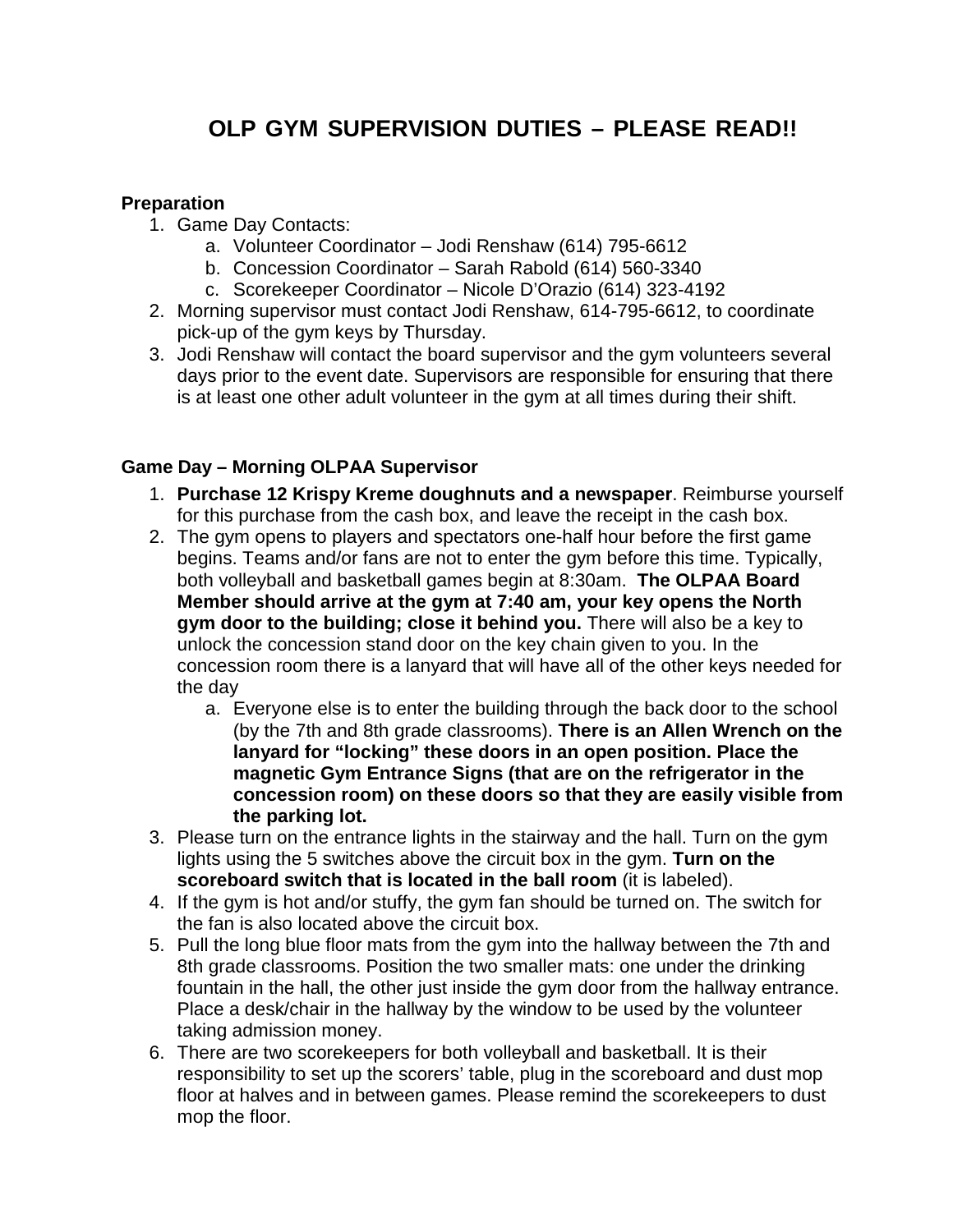- 7. **Turn on Keurig (coffee pot). Place all of the food that is needing to be sold out on the desk by the concession room. Plug in crock pot and turn on low. Place a small amount of water and about 16 hot dogs in to start.** Use the microwave to prepare popcorn bags, one at a time, as ordered. Just give the customer the entire bag of popcorn. Wipe up spills as they occur and please try to keep concession room floor and shelves clean and free of trash.
- 8. Water is available in the teacher's lounge (3 key) if you need extra or for cleaning purposes. If you need to use the wet mop, it is stored in the mop closet across from 6th grade classroom (3Key).
- **9.** First aid supplies are located in the first aid kit hanging on the wall of the ball room. If an ice pack is needed, use the ziplock bags in the concession room and ice in the freezer or you can get ice from the teachers' lounge**. Note: we are not permitted to distribute aspirin or any other drug.**
- 10.The morning scorekeepers leave at approximately 11:30am for both volleyball and basketball. They are to be paid \$7.00 per hour from the concession cash box. Round up payment to nearest half-hour. Make sure that the scorekeepers filled out the sign in sheet correctly and report how much they have been paid. (White folder)

**Morning Supervisor – Return the gym keys (NOT the lanyard, that stays in the concession room) back to Jodi Renshaw 's mailbox at 210 E Royal Forest Blvd. Please text her when you return them for confirmation.**

# **Elevator Access and Operation**

Three keys are involved in the access to and operation of the elevator, all of which can be found on the key ring in the cash box:

- 1. The "Hiltech Lock & Safe" key will open the door to the (small) room, inside the school building, through which the elevator is accessed. This door is in the hallway between the 7th grade classroom and the parking lot entrance to the building.
- 2. A rather larger key marked "HTOLP" with the letter "G" at the top opens the outside equipment room door from the parking lot. This door is located to the west of the parking lot entrance to the school. It is through this door those persons in wheelchairs or otherwise handicapped person can enter the building.
- 3. The "Hillman" key, which is a small silver key with# "061" marked on its face, opens the elevator door from both the outside and inside entrances. Please note that the elevator door will not open unless the elevator is on the same level as the door you are trying to access. Follow instructions posted on elevator doors to operate and move elevator to the desired level.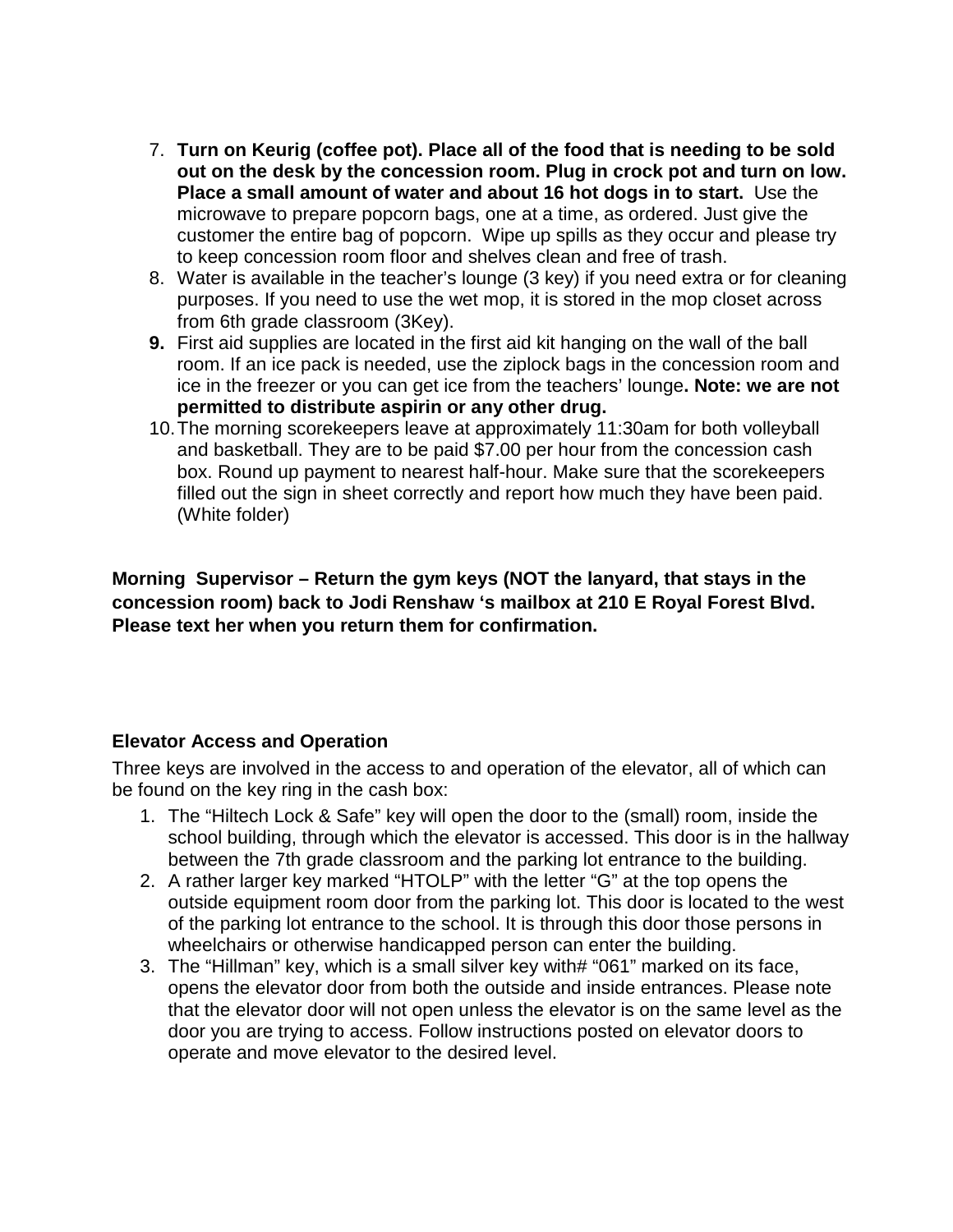## **Access To Automatic Defibrillator Device**

There is available in the school an Automatic Defibrillator Device that may be used by trained personnel only. Do not make the device available to anyone unless you are assured that they have been trained in its use.

The device is located on the South wall behind the bleachers.

# *IMPORTANT: THIS DEVICE MAY BE USED BY TRAINED PERSONNEL ONLY!!*

### **Game Day – Afternoon OLPAA Supervisor**

- 1. Jodi Renshaw will contact the board supervisor and gym volunteers several days prior to their date. Supervisors are responsible for ensuring that there is at least one other adult volunteer in the gym at all times during their shift.
- 2. Scorekeepers are to straighten up the gym, stack chairs and scoring table neatly in athletic closet and move bleachers (see separate sheet on Scorekeepers), but you should supervise and make sure all duties are completed before you pay them. They are to be paid \$7.00 per hour from the concessions cash box. Round up payment to nearest half-hour. Make sure that the scorekeepers have filled out the sign in sheet correctly and mark how much they have been paid. (white folder).
- 3. **Be sure to unplug Keurig, crock pot and microwave**. These are to be cleaned and stored in the concession room. Empty coffee pod left in the Keurig. Wipe out inside of microwave. Use paper towels and spray cleaner to wipe up any spills on shelves, floor, etc, and wipe off all outside surfaces of machines, shelves, cooler and cart.
- 4. Cooked but unsold hot dogs and buns and any leftover doughnuts should be disposed of (given to workers or taken home with you). Opened packages of uncooked hot dogs must be sealed in a zip lock bag and stored in the refrigerator. The cart and long food table should be put back in the concession room.
- 5. Sweep the gym floor with the large dust mop and dispose of dirt in the trash can.
- 6. If necessary, wet mop the hallway floor, the perimeter of gym floor and the floor of the concession room. The bucket and mop are stored in a closet, accessed through the door across from the 6th grade classroom (3Key). The key to this closet door in on a hook in the concession room. After mopping, return the bucket and mop to the closet and be sure the door is locked. Return the key to the hook in the concession room.
- 7. **Empty all trash cans, including those in both bathrooms.** Take bags of trash to the dumpster. Replace trashcan liners (large black plastic liners).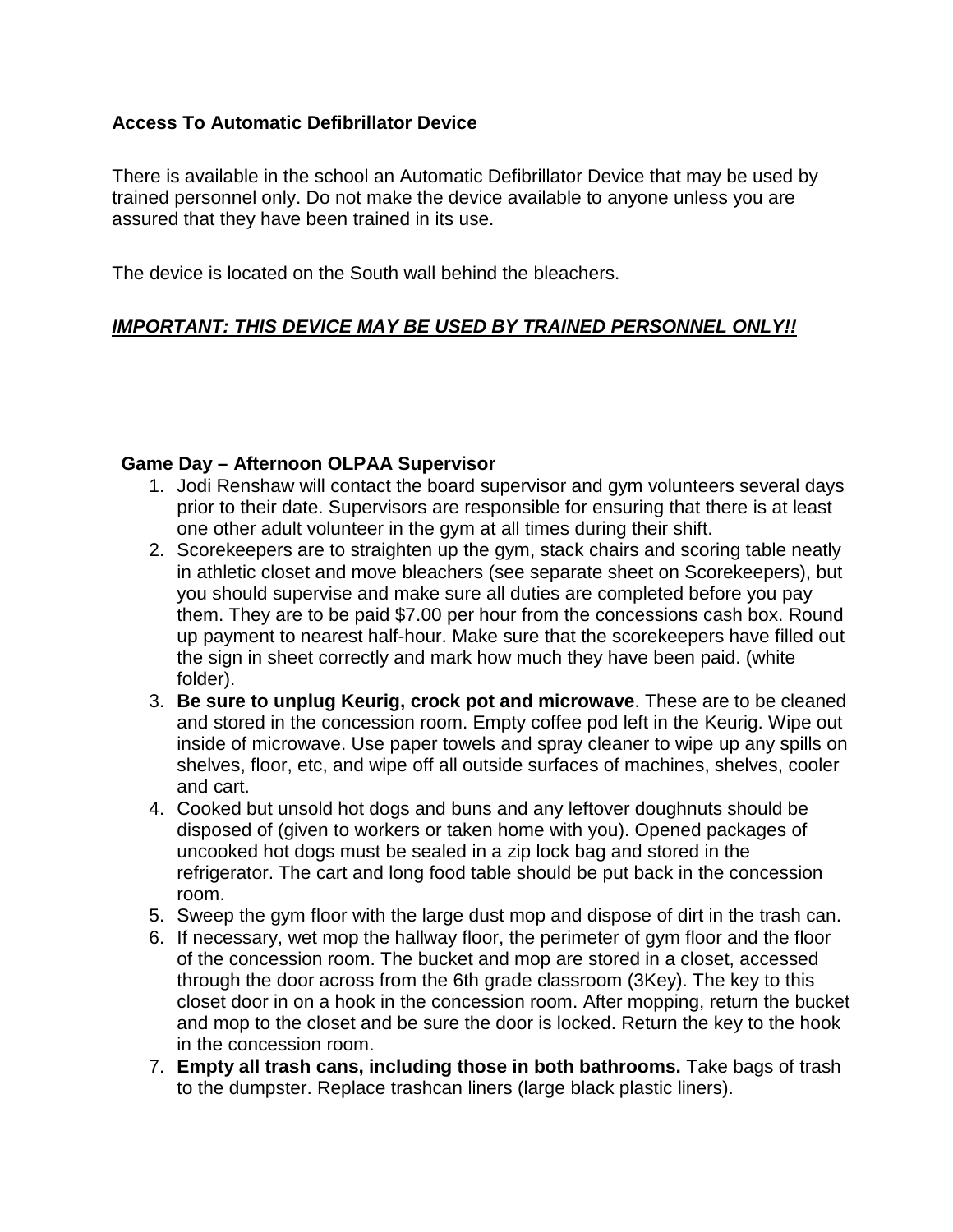- **8.** Make sure scorekeepers move scorers' table and all folding chairs (and during volleyball season, take down net and poles) and store them neatly in the athletic closet. **Remember to turn off the scoreboard switch in the ball room and place the scoreboard back in the concession room and plug it in to charge.**
- 9. Remove the gym entrance signs from the entry doors and place them on the refrigerator in the concession room.
- 10.Check both bathrooms. They should be clean and free of litter. Turn off lights.
- 11.If needed, vacuum the mats using the vacuum stored in the athletic closet.
- **12.**Turn out gym lights, and lights in entry hall. If gym fan has been turned on, turn it off**. Be sure to lock outside door to entry hall with the Allen Wrench in the cash box. Also lock entrances to bathrooms from school hallway (3 key), using key hanging on the hook in the concession room. Do not lock entrances to bathrooms from gym. Lastly, lock the gym door leading to the school hallway.**

**Make sure the concession room door handle is locked before closing the door. Place the lanyard on the hook in the concession room and leave both cash boxes on the shelf and close the door. Please make sure the door is locked before walking away.** 

**Jenny Bryant (614/314-2582) or Jodi Renshaw (614/795-6612) with any questions.**